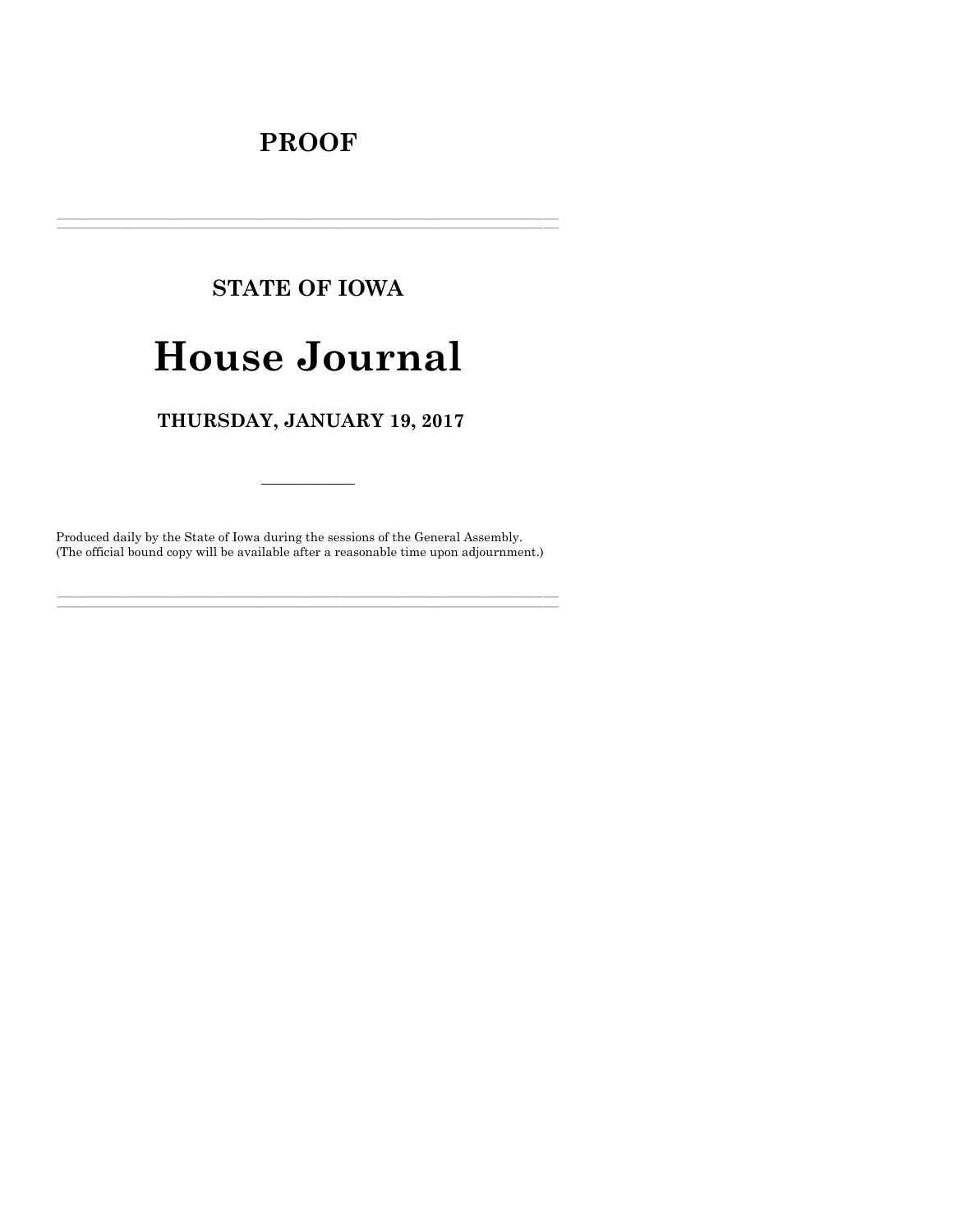# **JOURNAL OF THE HOUSE**

Eleventh Calendar Day - Eighth Session Day

Hall of the House of Representatives Des Moines, Iowa, Thursday, January 19, 2017

The House met pursuant to adjournment at 8:30 a.m., Windschitl of Harrison in the chair.

Prayer was offered by Pastor Darin Whiting, Liberty Baptist Church, Marion. He was the guest of Rizer of Linn.

# PLEDGE OF ALLEGIANCE

The Pledge of Allegiance was led by Nathan Oakes, Page from Waukee.

The Journal of Wednesday, January 18, 2017, was approved.

On motion by Hagenow of Polk, the House was recessed at 8:33 a.m., until 12:00 p.m.

## AFTERNOON SESSION

The House reconvened at 12:04 p.m., Windschitl of Harrison in the chair.

# INTRODUCTION OF BILLS

**[House File 43,](https://www.legis.iowa.gov/legislation/BillBook?ga=87&ba=HF43)** by Jones, a bill for an act relating to the use of child labor in laundry occupations.

Read first time and referred to committee on **Commerce.**

**[House File 44,](https://www.legis.iowa.gov/legislation/BillBook?ga=87&ba=HF44)** by Wolfe, a bill for an act relating to the requirements for the enactment of bills establishing the state percent of growth and the categorical state percent of growth and including effective date and applicability provisions.

Read first time and referred to committee on **Education.**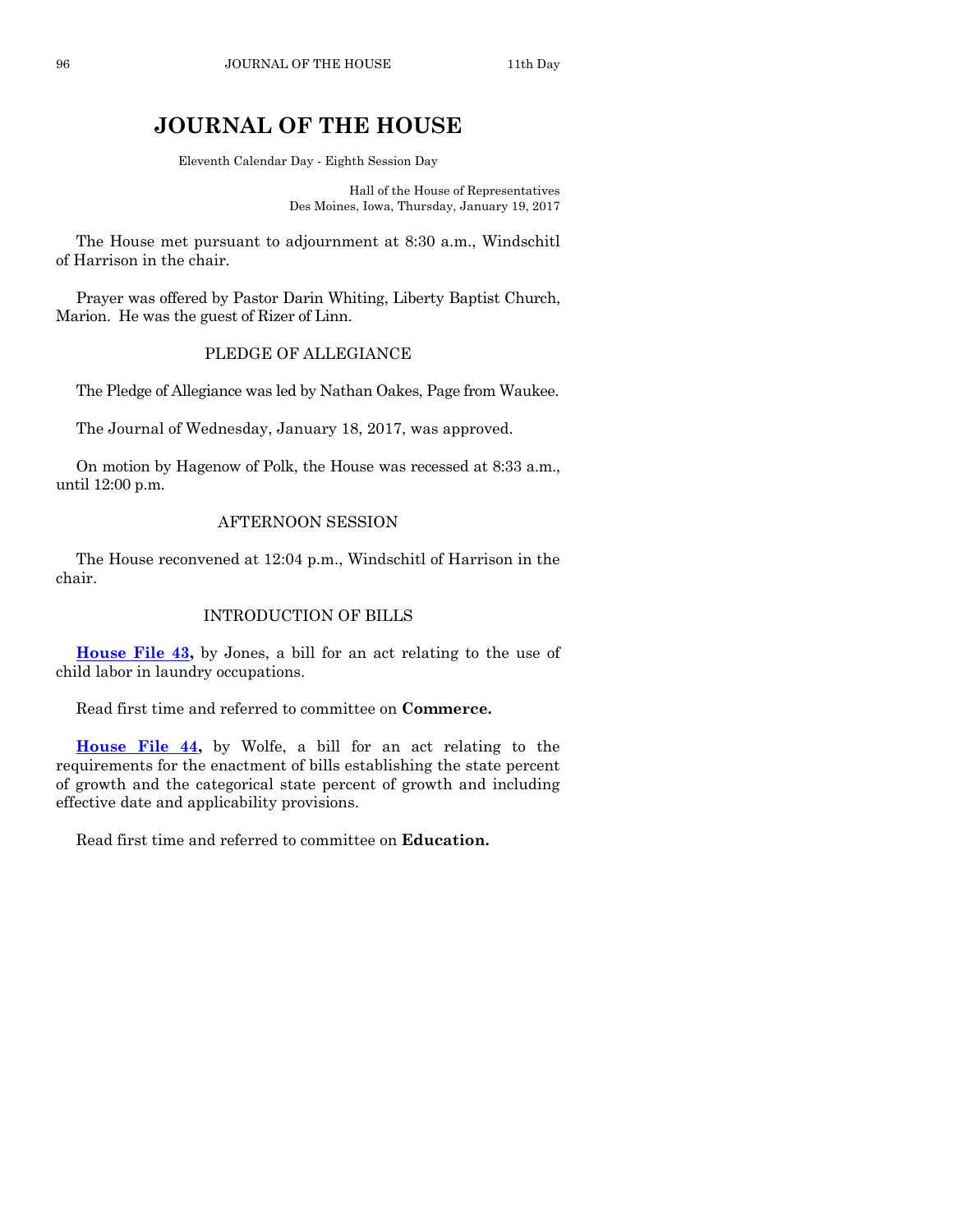**[House File 45,](https://www.legis.iowa.gov/legislation/BillBook?ga=87&ba=HF45)** by Highfill, a bill for an act providing for a oneyear mandatory tuition freeze at the institutions of higher learning governed by the state board of regents.

Read first time and referred to committee on **Education.**

**[House File 46,](https://www.legis.iowa.gov/legislation/BillBook?ga=87&ba=HF46)** by Winckler, Staed, Hunter, Prichard, R. Smith, Gaskill, Bennett, Cohoon, Lensing, and Hanson, a bill for an act relating to the determination of the regular program state cost per pupil and the regular program district cost per pupil and including effective date provisions.

Read first time and referred to committee on **Education.**

**[House File 47,](https://www.legis.iowa.gov/legislation/BillBook?ga=87&ba=HF47)** by Winckler, Staed, Hunter, Gaskill, Lensing, and Hanson, a bill for an act relating to the administration of postsecondary education assistance by the college student aid commission.

Read first time and referred to committee on **Education.**

**[House File 48,](https://www.legis.iowa.gov/legislation/BillBook?ga=87&ba=HF48)** by Salmon, a bill for an act relating to student data collection by the department of education, school districts, and accredited nonpublic schools.

Read first time and referred to committee on **Education.**

**[House File 49,](https://www.legis.iowa.gov/legislation/BillBook?ga=87&ba=HF49)** by Fisher, a bill for an act relating to open enrollment by requiring the payment of certain moneys received from the secure an advanced vision for education fund.

Read first time and referred to committee on **Education.**

**[House File 50,](https://www.legis.iowa.gov/legislation/BillBook?ga=87&ba=HF50)** by Heddens and Heaton, a bill for an act relating to reports filed with the court by mental health advocates for persons with mental health disorders.

Read first time and referred to committee on **Human Resources.**

**[House File 51,](https://www.legis.iowa.gov/legislation/BillBook?ga=87&ba=HF51)** by Winckler, Staed, Kacena, Hunter, Brown-Powers, Prichard, R. Smith, Gaskill, Bennett, Finkenauer, Cohoon, Lensing,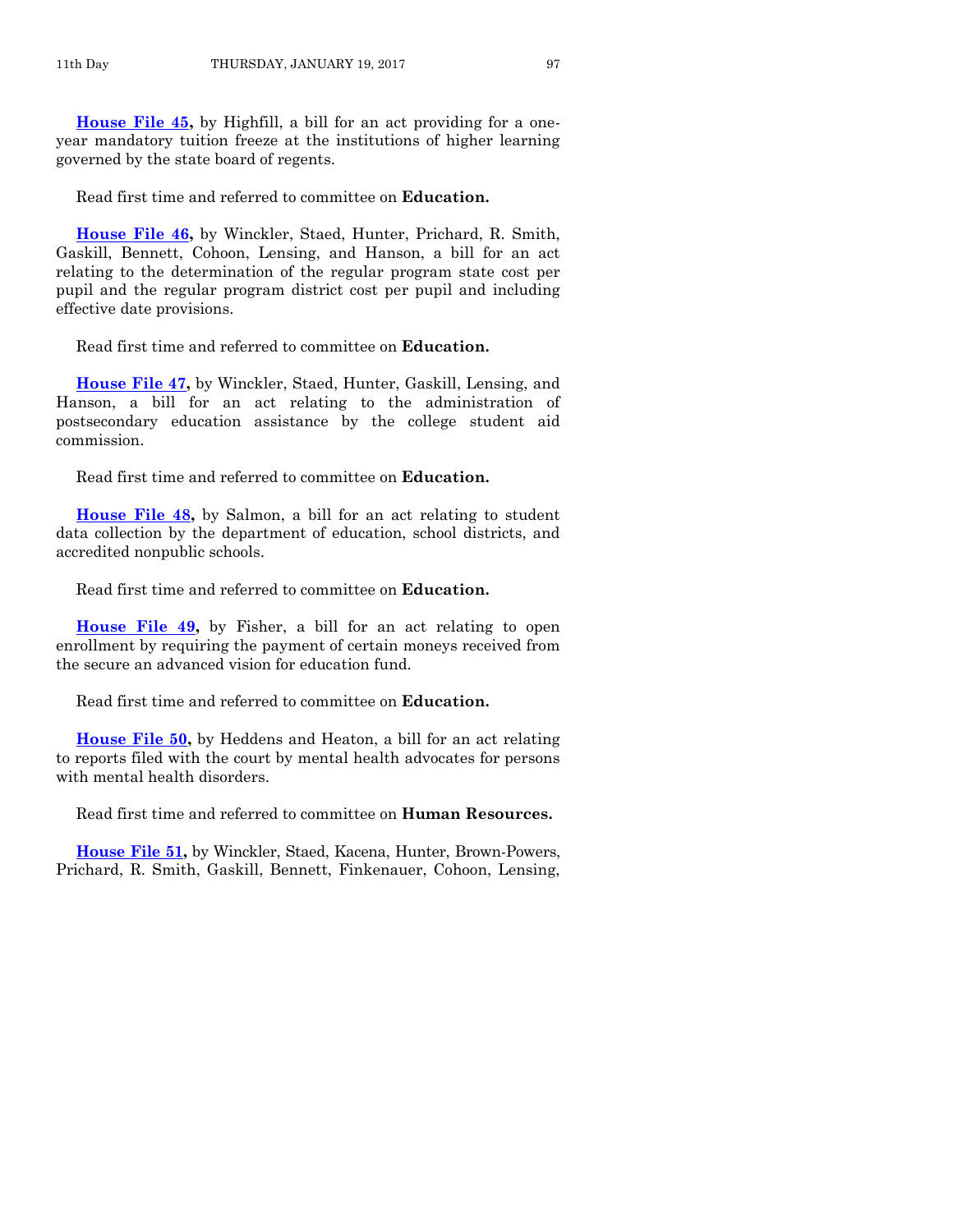Hanson, and Mascher, a bill for an act relating to the income eligibility requirements for state child care assistance.

Read first time and referred to committee on **Human Resources.**

**[House File 52,](https://www.legis.iowa.gov/legislation/BillBook?ga=87&ba=HF52)** by Wolfe and Mommsen, a bill for an act relating to the criminal offense of interference with judicial acts and certain county-provided bailiff and law enforcement services, and providing penalties.

Read first time and referred to committee on **Judiciary.**

**[House File 53,](https://www.legis.iowa.gov/legislation/BillBook?ga=87&ba=HF53)** by Heddens and Baudler, a bill for an act adding a substance to the controlled substance schedules.

Read first time and referred to committee on **Public Safety.**

**[House File 54,](https://www.legis.iowa.gov/legislation/BillBook?ga=87&ba=HF54)** by Hunter, a bill for an act authorizing certain cities to conduct city elections by absentee ballot.

Read first time and referred to committee on **State Government.**

**[House File 55,](https://www.legis.iowa.gov/legislation/BillBook?ga=87&ba=HF55)** by Hunter, a bill for an act allowing registered voters to make applications for absentee ballots through electronic means and making penalties applicable.

Read first time and referred to committee on **State Government.**

**[House File 56,](https://www.legis.iowa.gov/legislation/BillBook?ga=87&ba=HF56)** by Nunn, a bill for an act lowering the age at which a person may register to vote and including effective date provisions.

Read first time and referred to committee on **State Government.**

**[House File 57,](https://www.legis.iowa.gov/legislation/BillBook?ga=87&ba=HF57)** by Wheeler, a bill for an act relating to registration fees for motor vehicles transferred to nonprofit entities for donation to individuals.

Read first time and referred to committee on **Transportation.**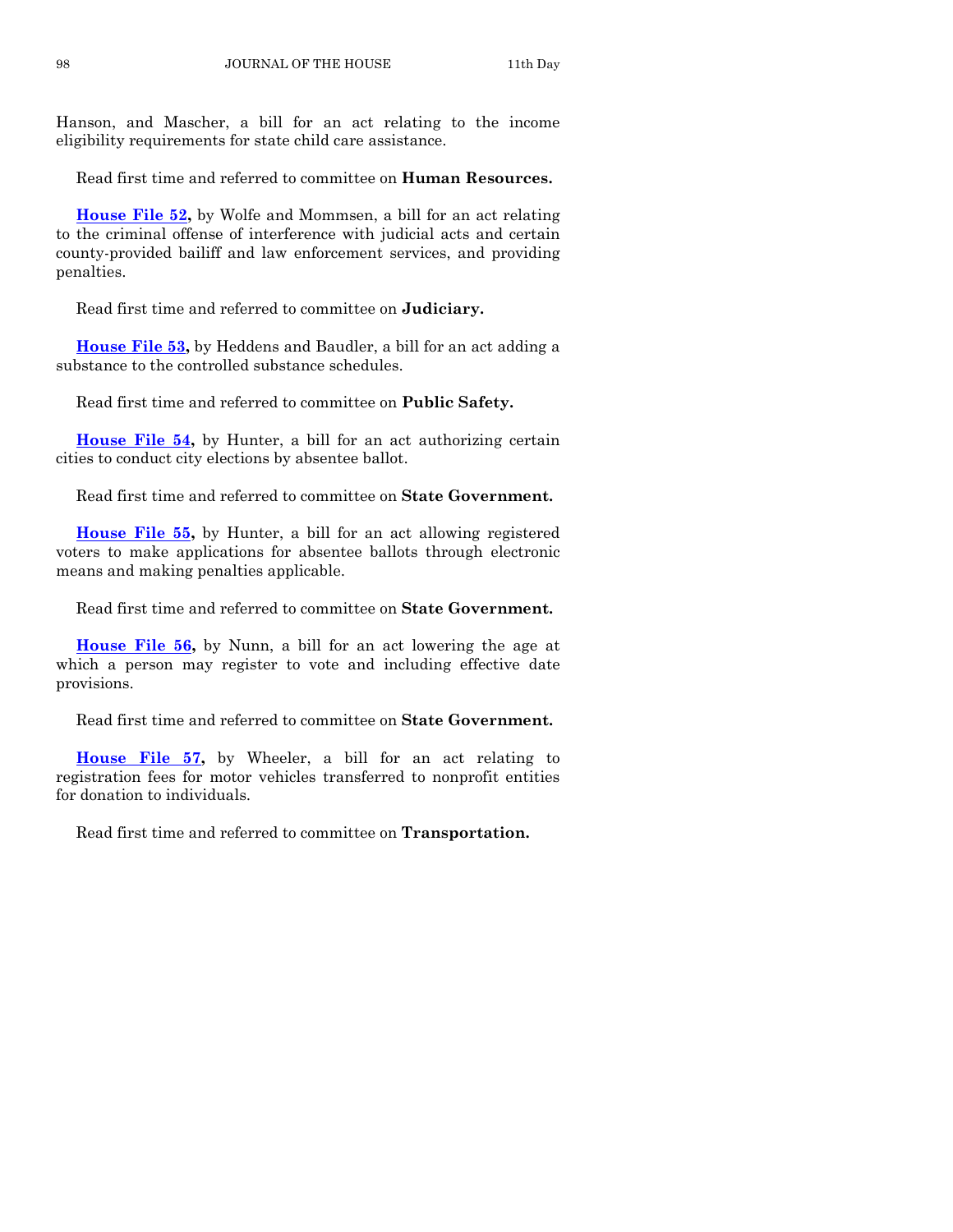**[House File 58,](https://www.legis.iowa.gov/legislation/BillBook?ga=87&ba=HF58)** by M. Smith, a bill for an act providing for an appeal procedure relating to a denial of admission to the Iowa veterans home.

Read first time and referred to committee on **Veterans Affairs.**

**[House File 59,](https://www.legis.iowa.gov/legislation/BillBook?ga=87&ba=HF59)** by Koester, a bill for an act relating to the disabled veteran homestead tax credit by modifying eligibility criteria and credit amounts and including effective date and retroactive applicability provisions.

Read first time and referred to committee on **Ways and Means.**

**[House File 60,](https://www.legis.iowa.gov/legislation/BillBook?ga=87&ba=HF60)** by Hanson, Staed, Kacena, Nielsen, Anderson, Oldson, McKean, Hall, Gaskill, and Brown-Powers, a bill for an act relating to the use of electronic communication devices to write, send, or read text messages while driving as a primary offense.

Read first time and referred to committee on **Transportation.**

# SPONSOR ADDED

House File  $1$  – Fry of Clarke

#### COMMUNICATIONS RECEIVED

The following communications were received in the office of the Chief Clerk and placed on file in the Legislative Services Agency: To view reports in full, click [here.](https://www.legis.iowa.gov/publications/otherResources/reportsFiled)

#### AUDITOR OF STATE

Municipal Oversight Report, pursuant to Iowa Code section 11.6.

#### DEPARTMENT OF COMMERCE Banking Division

Training and Technology Expenditures Report, pursuant to Iowa Code section 8.62.

Qualified Student Loan Bond Issuer Report, pursuant to Iowa Code section 7C.13.

Joint Investment Trust Report, pursuant to Iowa Code section 12B.10A.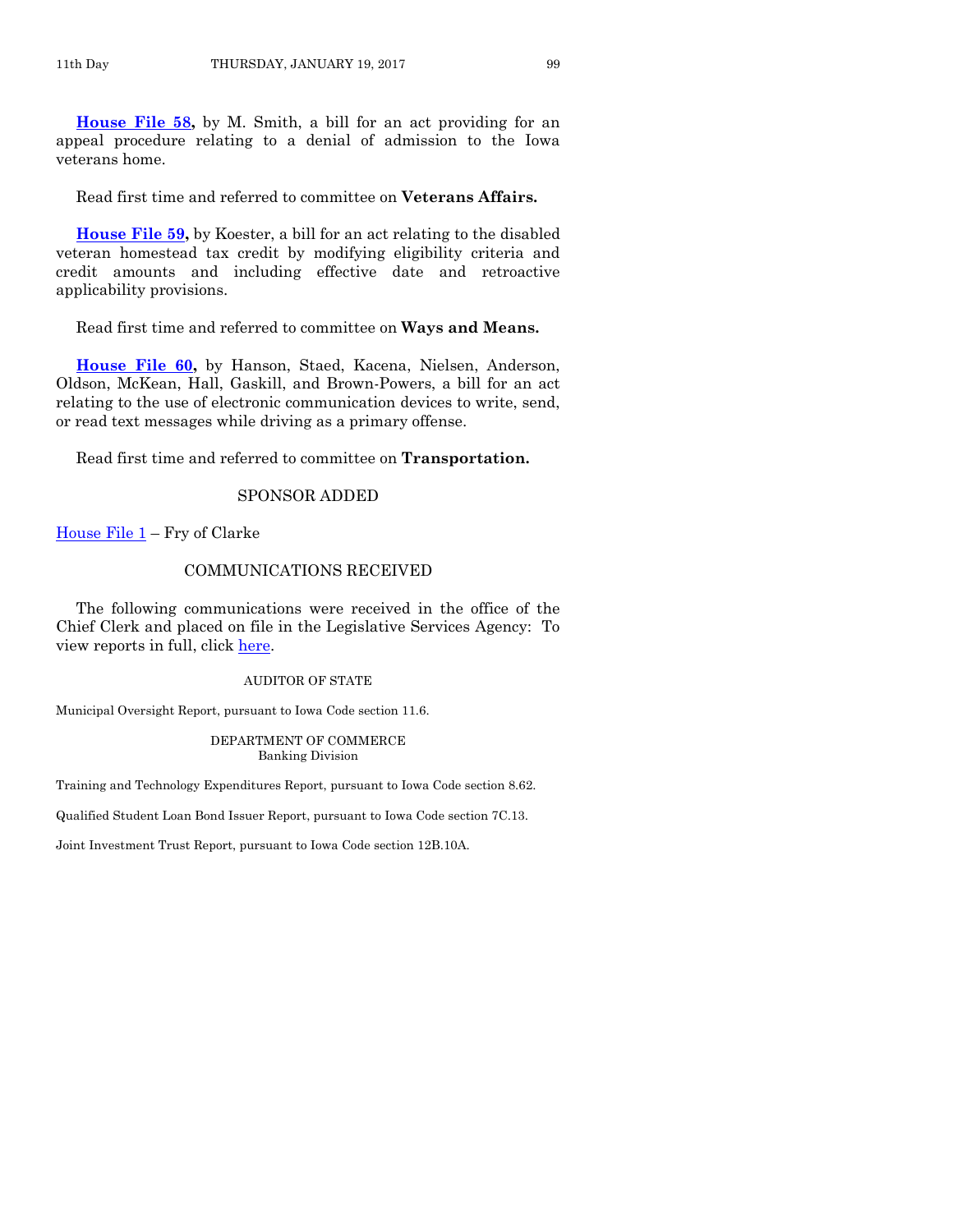#### Insurance Division

Consumer Advocate Bureau Report, pursuant to Iowa Code section 505.8.

#### DEPARTMENT OF EDUCATION

Online Learning in Iowa Report, pursuant to Iowa Code section 256.7.

Condition of Iowa's Community College Report, pursuant to Iowa Code section 260C.14.

Competency-Based Education Pilot and Demonstration Projects Report, pursuant to Iowa Code section 256.24.

Job Placement of Individuals with Disabilities Report, pursuant to Chapter 140.6, 2015 Iowa Acts.

Enrich Iowa Program Report, pursuant to Iowa Code section 256.57.

Statewide Work-Based Intermediary Network Report, pursuant to Iowa Code section 256.40.

Gap Tuition Assistance Program Report, pursuant to Iowa Code section 260I.

Pathways for Academic Career and Employment Program Report, pursuant to Iowa Code section 260H.

Adult Education and Literacy Program Report, pursuant to Iowa Code section 260C.50.

Iowa Community Colleges ACE Report, pursuant to Iowa Code section 260G.

Senior Year Plus Program Report, pursuant to Iowa Code section 261E.3.

Workforce Training and Economic Development Fund Report, pursuant to Iowa Code section 260C.18A.

Career and Technical Education Report, pursuant to Chapter 1108.76, 2016 Iowa Acts.

#### DEPARTMENT OF HOMELAND SECURITY AND EMERGENCY MANAGEMENT

Enhanced E911 Report, pursuant to Iowa Code section 34A.7A.

#### DEPARTMENT OF HUMAN SERVICES

Children's Well-Being Learning Lab Recommendations Report, pursuant to Chapter 1139.65, 2016 Iowa Acts.

Children's Mental Health Crisis Services Grants Report, pursuant to Chapter 1139.64, 2016 Iowa Acts.

Medicaid Managed Care Oversight Report, pursuant to Chapter 1139.94, 2016 Iowa Acts.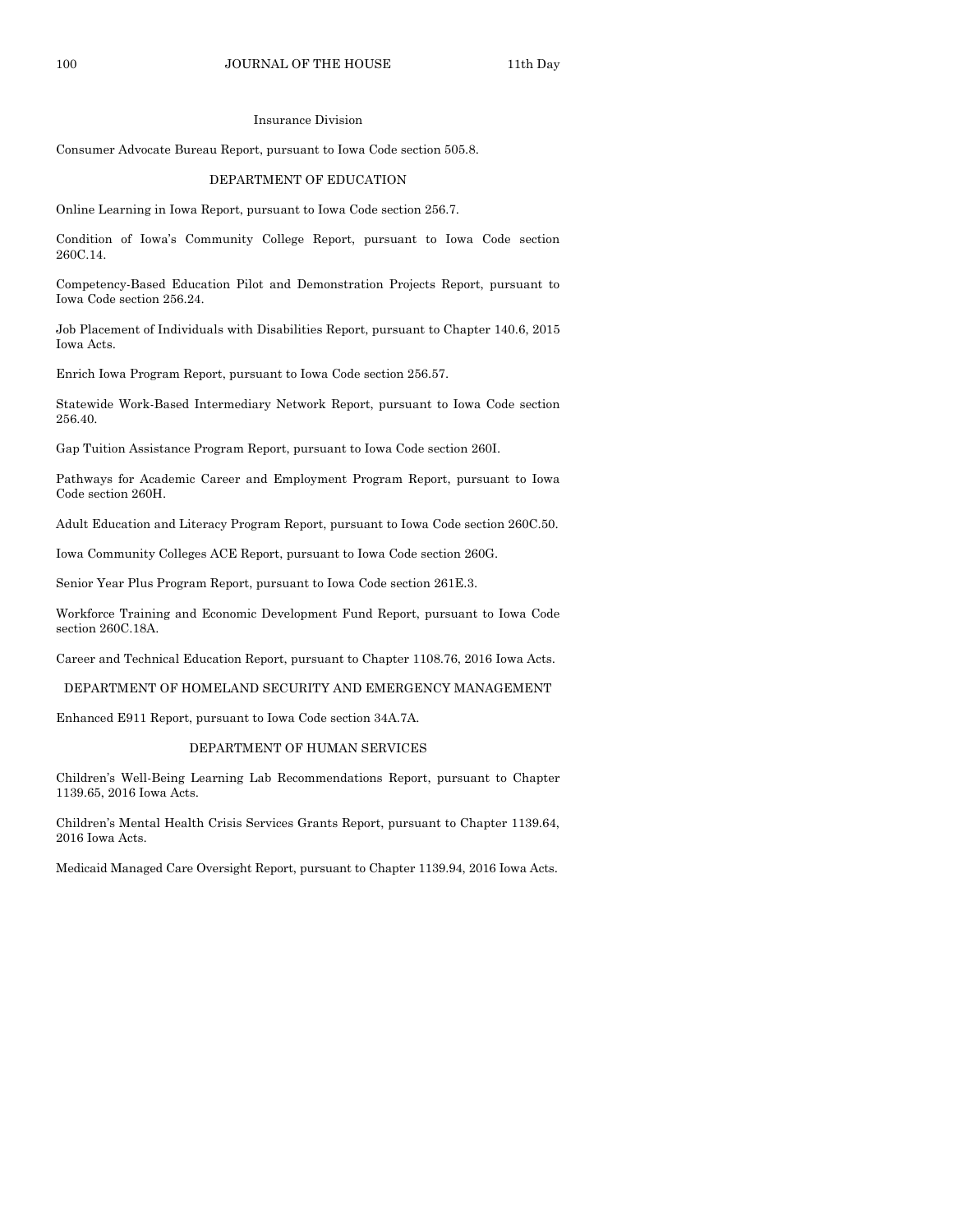#### DEPARTMENT OF NATURAL RESOURCES

Annual Report, pursuant to Iowa Code section 455A.4.

State Preserves Report, pursuant to Iowa Code section 465C.8.

IOWA STATE FAIR BOARD

Joint Investment Trust Report, pursuant to Iowa Code section 12B.10A.

# HOUSE STUDY BILL COMMITTEE ASSIGNMENTS

# **[H.S.B. 19](https://www.legis.iowa.gov/legislation/BillBook?ga=87&ba=HSB19) Human Resources**

Relating to pronouncements of death by registered nurses.

#### **[H.S.B. 20](https://www.legis.iowa.gov/legislation/BillBook?ga=87&ba=HSB20) Commerce**

Eliminating filing fees for requests for independent review of certain determinations under long-term care insurance policies.

## **[H.S.B. 21](https://www.legis.iowa.gov/legislation/BillBook?ga=87&ba=HSB21) Commerce**

Relating to notifications made by the commissioner of insurance of the potential need for a receivership for certain preneed sellers and cemeteries.

### **[H.S.B. 22](https://www.legis.iowa.gov/legislation/BillBook?ga=87&ba=HSB22) Commerce**

Relating to provisions applicable to life insurance companies and associations, and credit for reinsurance, and including retroactive applicability provisions.

# SUBCOMMITTEE ASSIGNMENTS

#### **[House Joint Resolution 2](https://www.legis.iowa.gov/legislation/BillBook?ga=87&ba=HJR2)**

Natural Resources: Baudler, Chair; Baxter and Bearinger.

#### **[House File 2](https://www.legis.iowa.gov/legislation/BillBook?ga=87&ba=HF2)**

Public Safety: Kerr, Chair; Klein and Kressig.